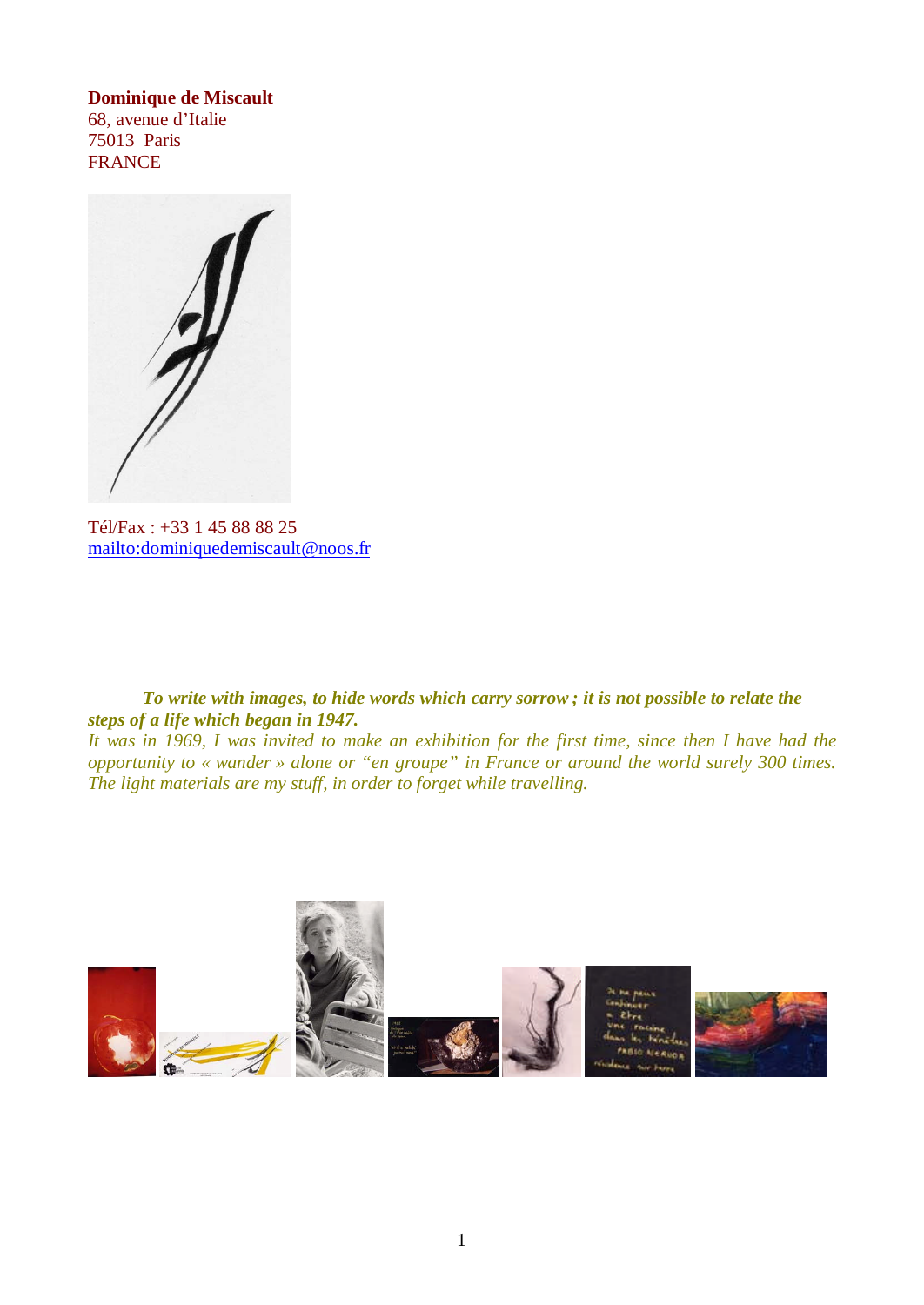#### *I will mention only the main exhibits of these last years.*

# **In Vietnam**

- ¦ 1994, exhibition at National Library in Hanoï
- ¦ 1997, Fine-Arts in Hanoï
- ¦ 1998, Gallery at 29, Hang Bai, Hanoï « paradoxal retour »
- ¦ Publication in 2000, another time in Hanoï
- ¦ scheduled in 2003, Fine-Arts in Hanoï « Images d'ailleurs, mouvements de l'âme »



## **In France**

¦ 1995-96, a collection of etchings and dry-points engravings which are, maybe, a meditation about poems written as early as the  $10^{th}$  century in « Vietnam »

- ¦ Paris 1996 : « Lieux de vie, Lieux de cultes » Centre-Culturel Franco-Vietnamien
- ¦ Dreux, 1999 : « Quand les murs dessinent des ailes » (when walls draw wings)
- ¦ June 2000 : « les Vietnamiens entre terre et mer », room 24 at University Paris 7

¦ November : « De la parole aux liens-de la couleur aux chants »

- French-Vietnamese-Togolese exhibition...in Issy les Moulineaux (near Paris).
- ¦ March 2001, Rambouillet, under the auspices of Printemps des poètes ;

« abysses ou les eaux impressionnées »

- ¦ August-September : La Rochelle
- ¦ September, Orsay « Gestes de lumières dans la calligraphie vietnamienne », Montreuil
- ¦ 2002 : Decor of the exhibition « La route de la Soie » (silkway), Florian Library of Rambouillet